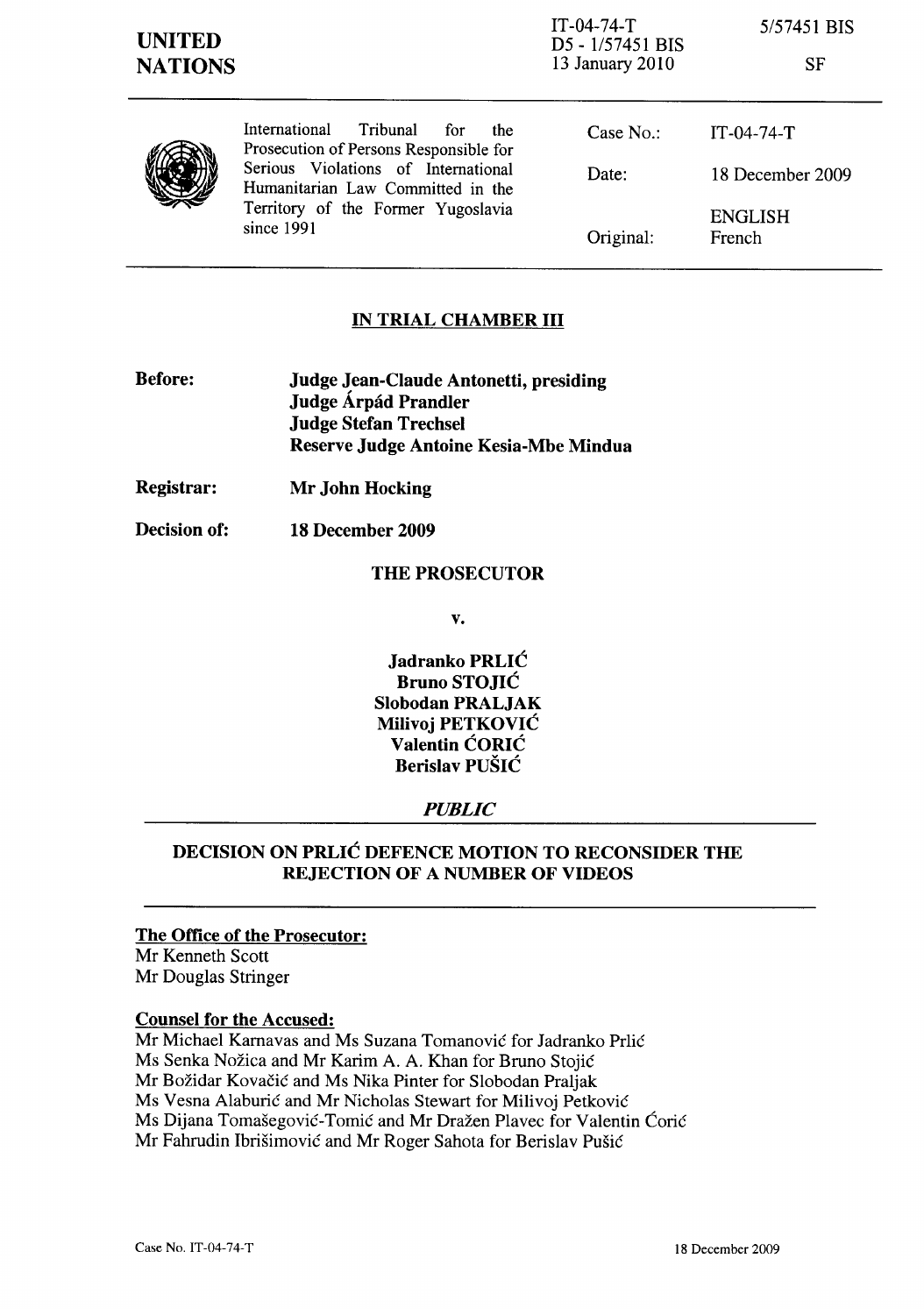**TRIAL CHAMBER III** ("Chamber") of the International Tribunal for the Prosecution of Persons Responsible for Serious Violations of International Humanitarian Law Committed in the Territory of the Former Yugoslavia since 1991 ("Tribunal"),

**SEIZED** of "Jadranko Prlic's Motion for Reconsideration of the *Decision relative au reexamen de la decision portant sur la demande de la Defense Prlic d'admission d'elements de preuve documentaires",* filed publicly by Counsel for the Accused Prlic ("Prlic Defence") on 8 December 2009 ("Motion") with five confidential annexes attached,

**NOTING** the "Decision on Prlic Defence Motion for Admission of Documentary Evidence", rendered publicly by the Chamber on 6 March 2009 ("Decision of 6 March 2009"),

**NOTING** the "Decision on Prlic Defence Motion for Reconsideration of the Decision on Admission of Documentary Evidence" rendered publicly by the Chamber on 29 June 2009 ("Decision of 29 June 2009"),

**NOTING** the "Decision on Jadranko Prlic's Interlocutory Appeal against the Decision on Prlic Defence Motion for Reconsideration of the Decision on Admission of Documentary Evidence", rendered publicly by the Appeals Chamber on 3 November 2009 ("Decision of the Appeals Chamber"),

**NOTING** the *"Decision relative au reexamen de la decision portant sur la demande de la Defense Prlic d'admission d'elements de preuve documentaires",* rendered publicly by the Chamber on 19 November 2009 ("Decision of 19 November 2009"), in which, following the Decision of the Appeals Chamber, the Chamber reconsidered Prlic Defence Motion to have admitted several videos, admitting three videos and rejecting the remaining videos, $<sup>1</sup>$ </sup>

**CONSIDERING** that the Prlic Defence argues that the Decision of 19 November 2009 introduces guidelines and clarifies admission criteria for requests for the

<sup>&</sup>lt;sup>1</sup> Decision of 19 November 2009, p. 5.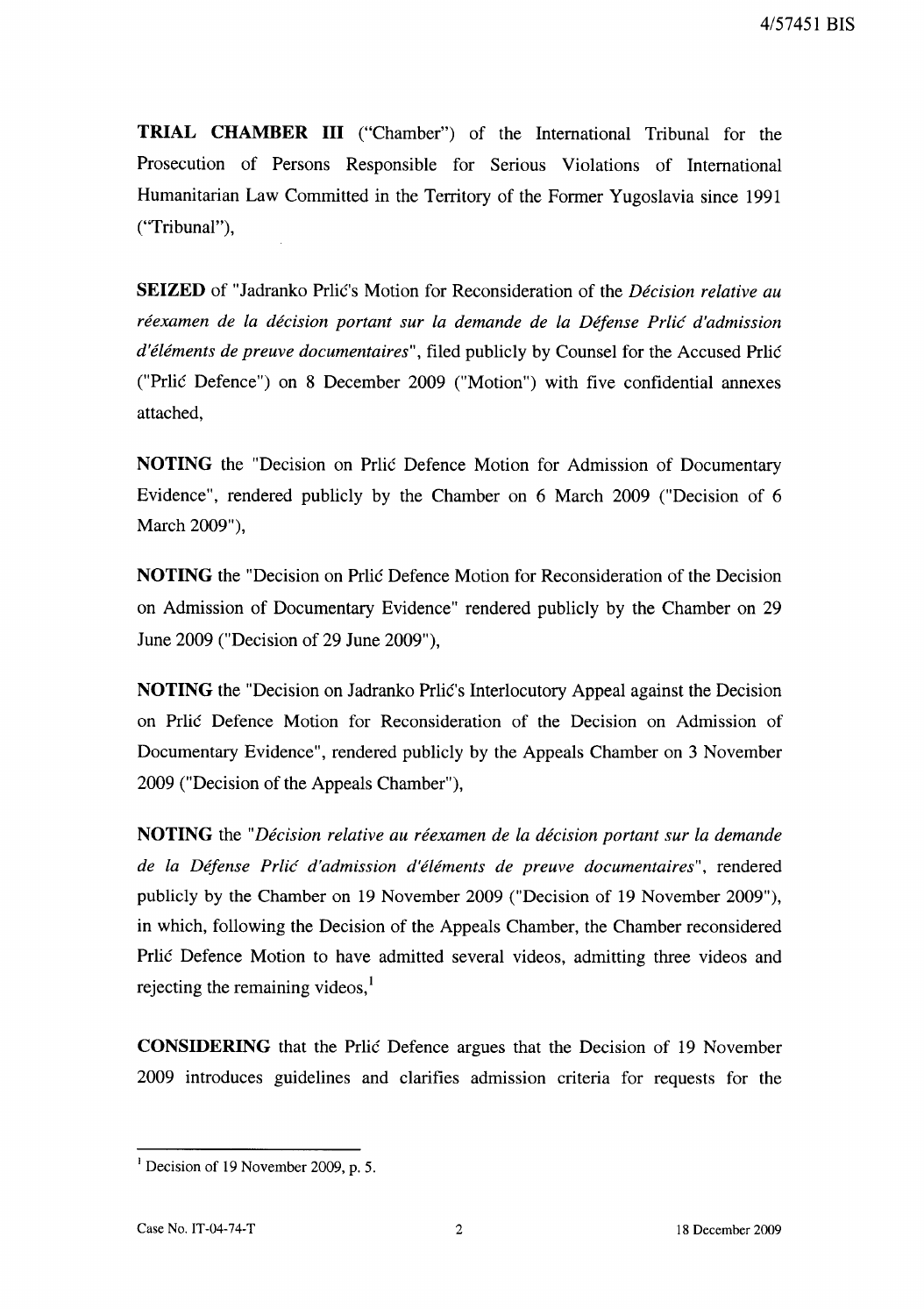admission of videos, which constitutes special circumstances justifying a reconsideration of this Decision,<sup>2</sup>

**CONSIDERING** that the Prlic Defence submits additional information to the Chamber for it to consider, in light of the newly clarified criteria, the admission of the videos tendered for admission following the Motion of 5 December  $2008<sup>3</sup>$  and rejected by the Chamber in its Decisions of 6 March 2009, 29 June 2009 and 19 November 2009, <sup>4</sup>

**CONSIDERING** that the Chamber finds that it is in the interest of justice to resolve the matter as soon as possible and that it is, therefore, not necessary to wait for a response to the Motion from the other parties in order to give a ruling,

**CONSIDERING** that the Chamber recalls that a Trial Chamber may receive a request for reconsideration if the requesting party satisfies the Chamber of the existence of a clear error of reasoning in the impugned decision or of particular circumstances, which could be new facts or arguments,<sup>5</sup> that justify its reconsideration in order to avoid injustice. $6$ 

**CONSIDERING** that the Chamber has indicated for some time now the need for the parties to provide it with information on the source and date of the documents for which admission is sought in a written motion, $<sup>7</sup>$ </sup>

**CONSIDERING** that, in the Decision of 6 March 2009, the Chamber clearly rejected the videos for which the Prlic Defence sought admission on the ground that they do not have a date and/or a source,<sup>8</sup>

*6 The Prosecutor v. Stanislav Galic,* Case No. IT-98-29-A, "Decision on Defence's Request for Reconsideration", 16 July 2004, pp. 3 and 4 citing in particular *The Prosecutor v. Zdravko Mucic et al.,*  Case No. *IT-96-21Abis,* " Judgement on Sentence Appeals ", 8 April 2003, para. 49; *The Prosecutor v. Popovic et aI.,* Case No. IT-05-88-T, "Decision on Defence Motion for Certification to Appeal Decision Admitting Written Evidence Pursuant to Rule 92 *bis",* 19 October 2006, p. 4.

<sup>&</sup>lt;sup>2</sup> Motion, para. 15.

<sup>&</sup>lt;sup>3</sup> "Jadranko Prlic's Motion for Admission of Documentary Evidence", public, 5 December 2008 ("December of 5 December 2008").

Motion, paras 16 to 22.

*<sup>5</sup> The Prosecutor v. Stanislav Galic,* Case No. IT-98-29-A, "Decision on Defence's Request for Reconsideration", 16 July 2004, pp. 3 and 4 citing *The Prosecutor v. Laurent Semanza,* Case No. ICTR-97-20-T, Trial Chamber Ill, "Decision on Defence Motion to Reconsider Decision Denying Leave to Call Rejoinder Witnesses", 9 May 2002, para. 8.

<sup>7 &</sup>quot;Decision on Adopting Guidelines for the Presentation of Defence Evidence", 24 April 2008, Guideline 6; "Decision on Adopting Guidelines for the Presentation of Defence Evidence", 24 April 2008, Guideline 9.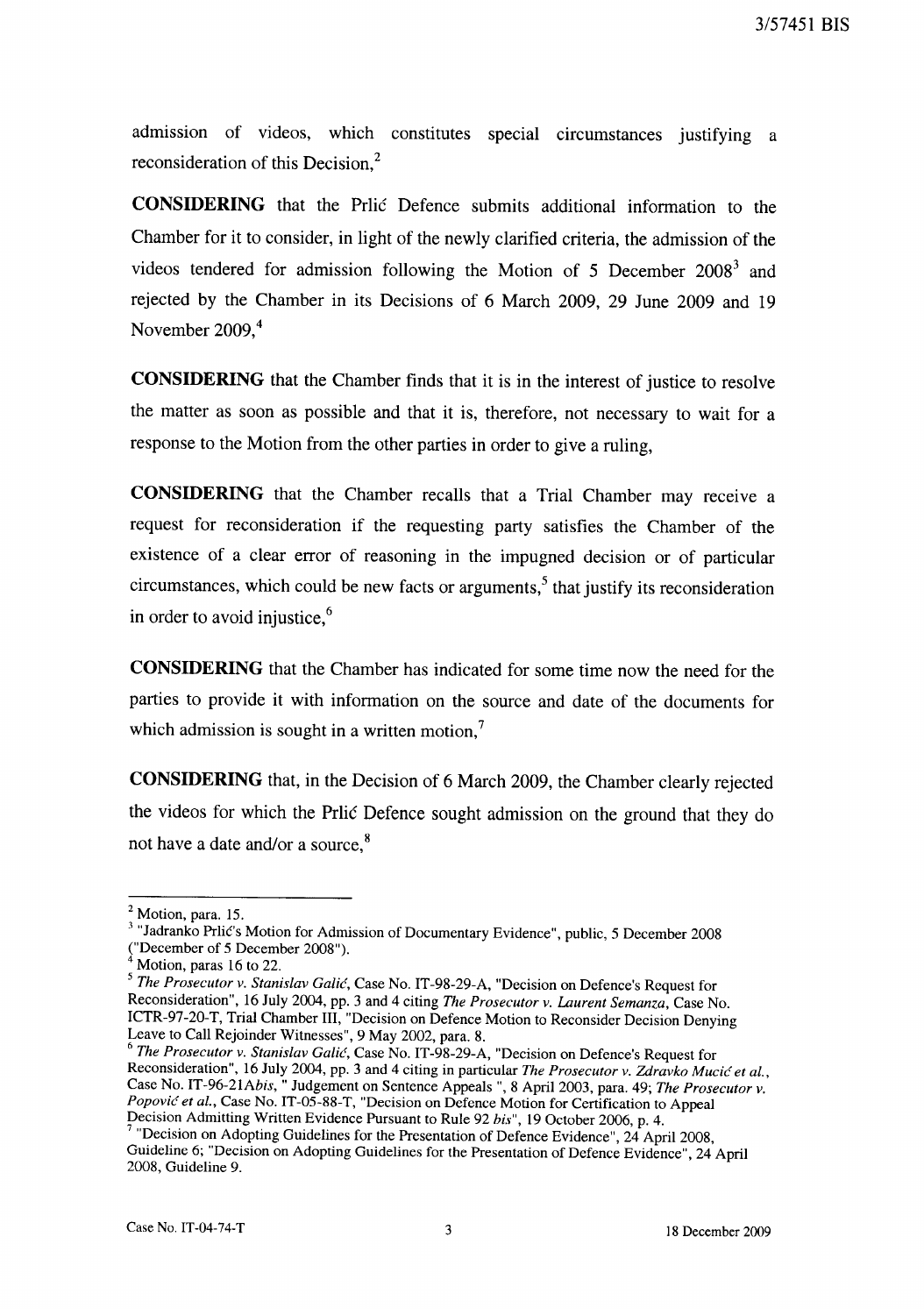**CONSIDERING** that, in the Decision of 29 June 2009, the Chamber had once more confirmed that it could not admit videos that do not have a date and/or a source,  $9$ 

**CONSIDERING** that in the Decision of the Appeals Chamber, the latter does not bring into question again the Chamber's position that it cannot admit, through a written request, videos that do not have the dates and/or sources, but simply requested that it take into account, with regard to the admission of some videos, the additional information provided by the Prlic Defence in the Motion for Reconsideration of 8 May 2009, $10$ 

**CONSIDERING** that the Chamber notes, therefore, that since the Motion for Reconsideration of 8 May 2009,<sup>11</sup> the Prlic Defence provided the Chamber with additional information enabling the Chamber to determine the source and date of some videos<sup>12</sup> and that these were admitted in the Decision of 19 November 2009,

**CONSIDERING** that the Chamber finds, therefore, that the Prlic Defence was sufficiently informed about the criteria for admitting the videos for which it sought admission through a written motion; that, consequently, the Decision of 19 November 2009 does not represent a special circumstance justifying reconsideration by the Chamber in the matter and that the Chamber decide therefore to deny the Motion,

<sup>8</sup>*See* Annex to Decision of 6 March 2009.

<sup>9</sup> Decision of 29 June 2009, para. 40.

<sup>&</sup>lt;sup>10</sup> "Jadranko Prlic's Motion for Reconsideration of the Decision on Prlic Defence Motion for Admission of Documentary Evidence", confidential, 8 May 2009 ("Motion for Reconsideration of 8 May 2009") and Decision of the Appeals Chamber, para 44.

<sup>&</sup>lt;sup>11</sup> "Jadranko Prlic's Motion for Reconsideration of the Decision on Prlic Defence Motion for Admission of Documentary Evidence", confidential, 8 May 2009 ("Motion for Reconsideration of 8 May 2009"). <sup>12</sup>*See* Motion for Reconsideration of 8 May 2009 for exhibits marked ID 2070, ID 02071 and ID 02229.